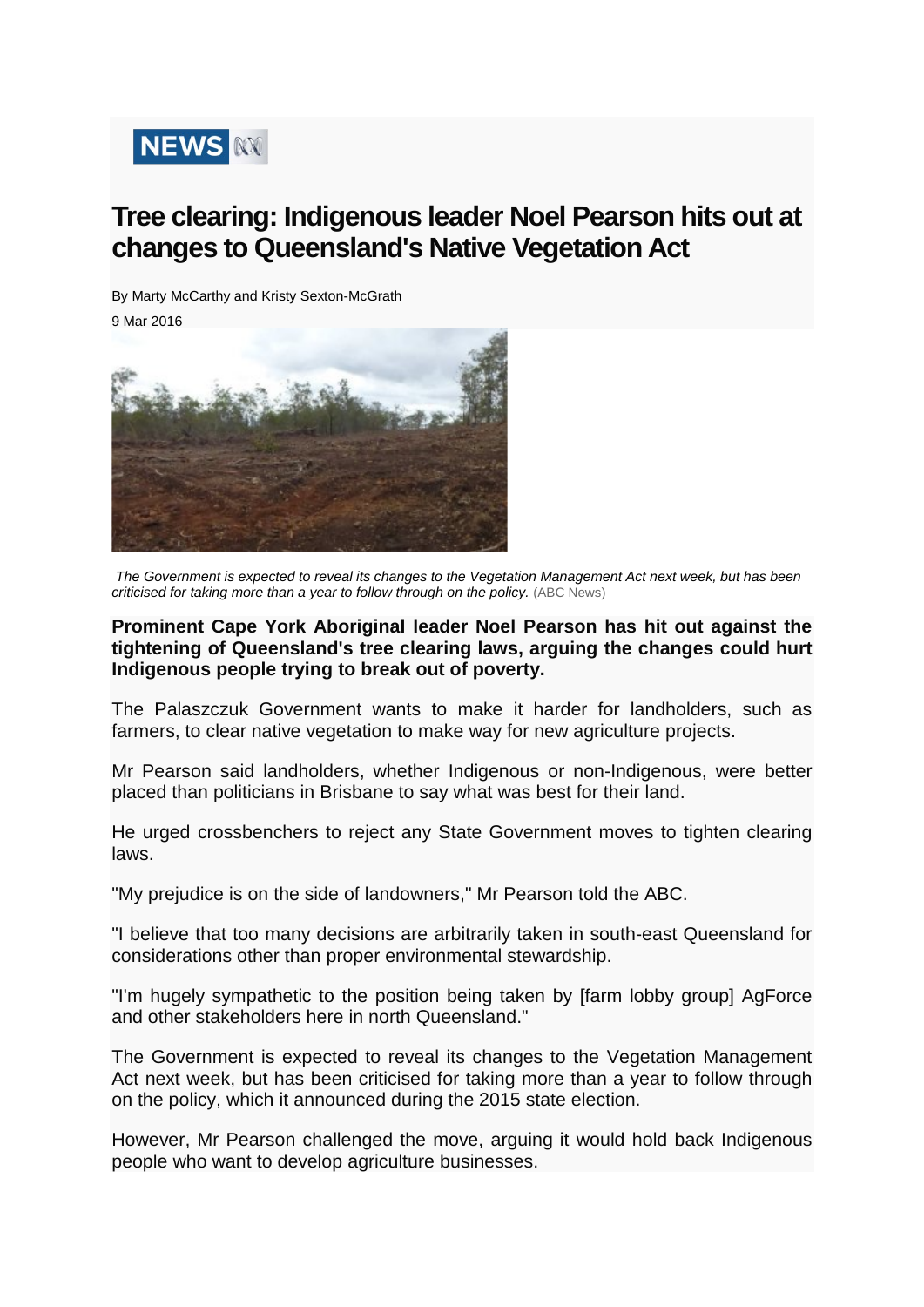"We're not going to lift ourselves out of the poverty and misery we live in unless we have balanced development" Noel Pearson

"We have a right to development, and in particular the Indigenous right to development isn't one that has ever been recognised," Mr Pearson said.

"We didn't have a chance in the old days to develop our land, we weren't part of the economy, we were marginalised and excluded.

"And now that we have our land back, what are you saying to us? That we don't have a right to development?

"We're not going to lift ourselves out of the poverty and misery we live in unless we have balanced development."

## **'This isn't about farmers versus conservation'**

In a statement, Queensland's Environment Minister Stephen Miles said the proposed changes to Queensland's vegetation laws were based on science.

"The Palaszczuk Government accepts the science that proves that unsustainable rates of tree clearing are damaging Queensland's environment and our climate," the statement said.

"This isn't about farmers versus conservation."

Tree clearing has been a contentious issue in Queensland for more than a decade, following strict clearing laws implemented under former Labor premier Peter Beattie that ended decades of broad-scale clearing.



*Noel Pearson says the land clearing laws are Brisbane-centric. (ABC News)*

The Liberal-National Party under Campbell Newman amended that law to enable farmers to clear native vegetation for the purpose of high value agriculture, such as new cane and cropping ventures.

Mr Miles said the former Newman government had an irresponsible approach to climate change and land clearing.